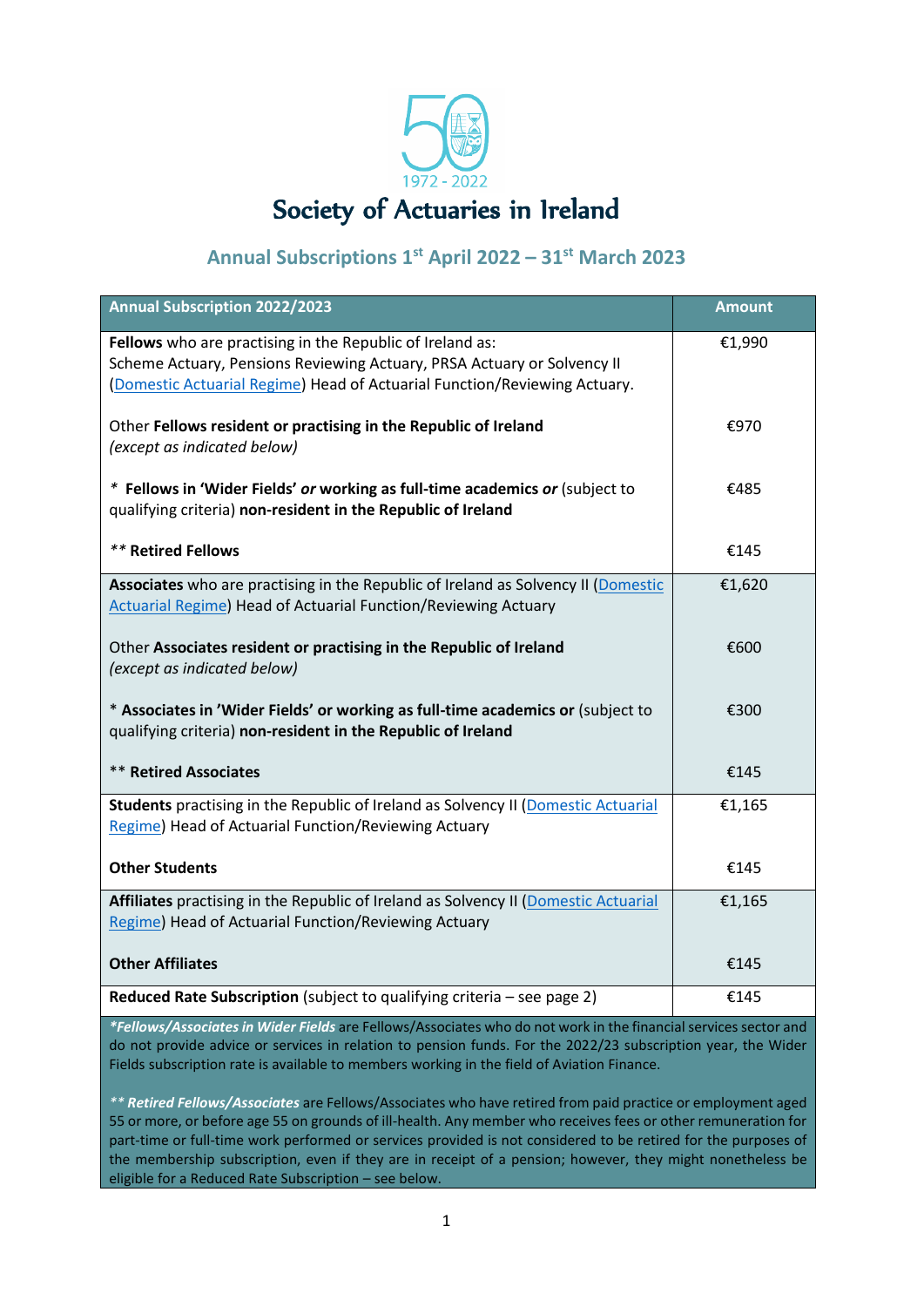#### **Subscriptions for Fellows and Associates non-resident in the Republic of Ireland**

For the subscription year 1st April 2022 to 31st March 2023, the Society will offer reduced subscriptions of €485 for Fellows and €300 for Associates who meet **all** of the following qualifying criteria:

- not being resident in the Republic of Ireland for any part of the subscription year;
- not practising in the Republic of Ireland for any part of the subscription year ("practising in the Republic of Ireland" includes providing services to any individual or entity located in the Republic of Ireland, regardless of whether the member is also in the Republic of Ireland);
- not acting as a Scheme Actuary, Pensions Reviewing Actuary, PRSA Actuary or Solvency II [\(Domestic Actuarial Regime\)](https://www.centralbank.ie/docs/default-source/regulation/industry-market-sectors/insurance-reinsurance/solvency-ii/requirements-and-guidance/domestic-actuarial-regime-and-related-governance-requirements-under-solvency-ii.pdf?sfvrsn=2) Head of Actuarial Function/Reviewing Actuary;
- not carrying out any Irish statutory actuarial work; and
- maintaining membership of another actuarial professional body in the country to which the majority of the member's work relates, that body being a full member of the International Actuarial Association, and recognising that body as the member's primary professional regulator.

#### *Members wishing to avail of this reduced subscription must:*

- *tick the relevant box on the subscription section of the website before paying online, or*
- *email [info@actuaries.ie](mailto:info@actuaries.ie) to confirm that you meet the criteria and pay by cheque, credit card or bank transfer.*

#### **Reduced Rate Subscription**

The following are the criteria for eligibility for the Reduced Rate Subscription:

(a) Aged 70 or over on the date the subscription is due (i.e.  $1<sup>st</sup>$  April 2022), whether or not the member has retired from regular practice or employment. (There is no subscription payable by members over 80 years of age).

# **It is important to add your date of birth to your** *Member Profile* **on the Society's website (**[www.actuaries.ie](http://www.actuaries.ie/)**) so that we know when members are eligible for the Reduced Rate Subscription.**

OR:

(b) Annual earned income during the subscription year, from all sources, is not more than thirty times the current subscription due. Evidence of income must be provided if the Society so requests.

In relation to (b):

- If you wish to apply to the Society for the Reduced Rate Subscription, you should do so in writing at the start of the subscription year. If you were previously granted the Reduced Rate Subscription and wish to avail of it again this year, you must re-apply.
- If you are on the Reduced Rate Subscription and your circumstances change such that criterion (b) is no longer met, you must inform the Society. You will then be required to pay the balance of subscription that would have been payable if the Reduced Rate Subscription had not been granted. The Society may carry out periodic checks throughout the year to confirm that those members granted the reduced rate subscription still meet the criteria.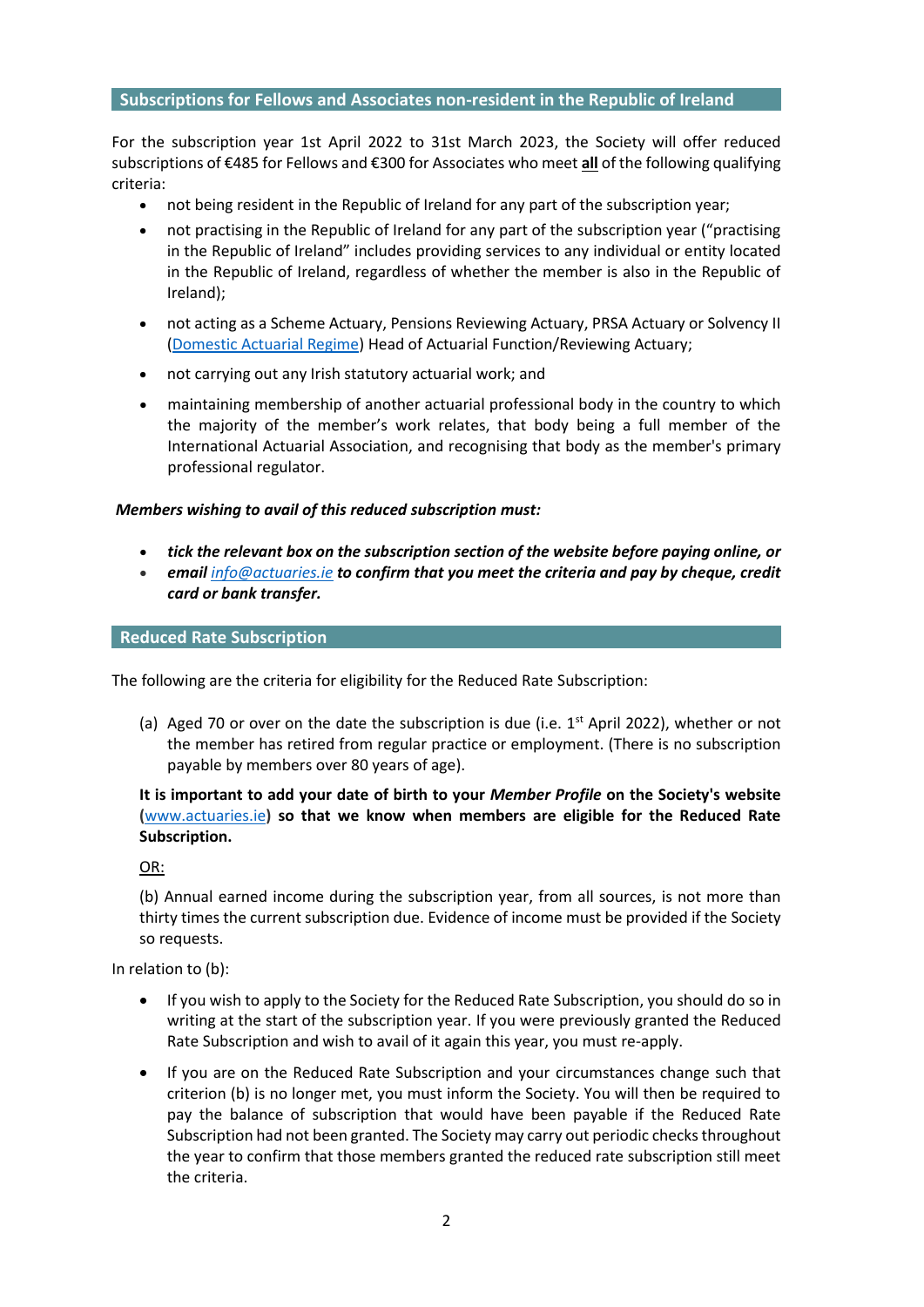#### **Due Date for Subscriptions**

#### **Annual Subscriptions are due for payment on 1st April 2022. Please pay promptly!**

#### **Late Payment Surcharge**

A late payment surcharge of **20%** of the subscription amount will apply to any member whose subscription has not been paid by 1st July 2022. **Any member whose subscription has not been paid by 1st October 2022 may be removed from membership.** 

*If, due to factors beyond your control, you are unable to pay your subscription by the 1st July 2022, we ask that you engage with the Society as early as possible to discuss your circumstances.*

**Matters relating to Membership and Subscriptions**

#### **1. YOUR RESPONSIBILITIES AS A MEMBER**

You are responsible for ensuring that the appropriate annual subscription is paid to the Society of Actuaries in Ireland in a timely manner.

By taking up or renewing membership of the Society, you are deemed to commit to complying with the Society's [Code of Professional Conduct](https://web.actuaries.ie/standards-regulation/code-professional-conduct) and relevant [Actuarial Standards of Practice](https://web.actuaries.ie/standards/asp) (ASPs). You are also deemed to accept that you are bound by any applicable Rules and/or Regulations introduced by Council, including (but not limited to) the Rules of the Society's [Disciplinary Scheme](https://web.actuaries.ie/standards-regulation/disciplinary-scheme) and, if applicable, the Rules and Regulations of the [Practising Certificates](https://web.actuaries.ie/standards-regulation/practising-certificates)  [Scheme.](https://web.actuaries.ie/standards-regulation/practising-certificates) As at the date of issue of this note:

- **All members** must comply with the Society's requirements in relation to the provision of Actuarial Services as set out in [ASP PA-2.](https://web.actuaries.ie/standards/asp/asp-pa-2)
- **All Fellows and Associates** must comply with the Society's [Continuing Professional](https://web.actuaries.ie/standards-regulation/continuing-professional-development)  [Development](https://web.actuaries.ie/standards-regulation/continuing-professional-development) (including Professionalism Training) requirements.

An overview of professional requirements is set out in [Professional Requirements: A Guide for](https://web.actuaries.ie/standards-regulation/actuarial-standards-practice/professional-requirements-guide)  [Members.](https://web.actuaries.ie/standards-regulation/actuarial-standards-practice/professional-requirements-guide) Changes in professional requirements will be notified to members and it is each person's personal responsibility to stay up to date.

#### **2. CPD MONITORING**

The Society adapted its CPD requirements from the  $1<sup>st</sup>$  September 2021. Full details of CPD and professionalism training requirements, are available on the Society's website [here.](https://web.actuaries.ie/standards-regulation/continuing-professional-development)

To simplify compliance with reporting requirements, we strongly encourage you to submit details of CPD events/activities as and when you attend/complete them, in order to avoid a heavy reporting burden at the end of the CPD year. For Society events, a convenient way to do this is by using the 'Create Return' facility on the 'My Reservations' page of the website.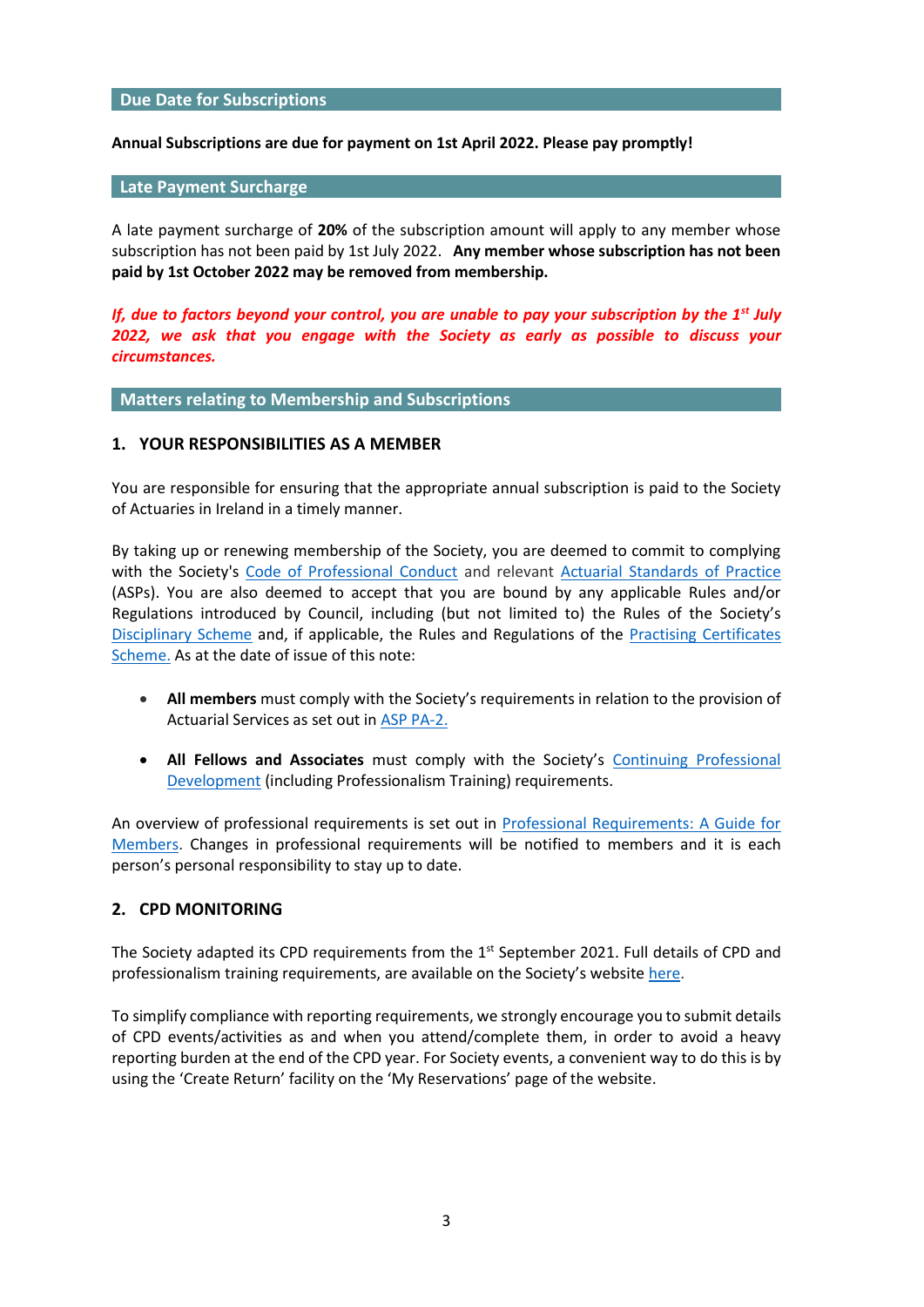# **3. CESSATION OF MEMBERSHIP**

A member wishing to resign may do so at any time by notice in writing to the Society. However, unless the notice of resignation reaches the Society before 1st June, the member is liable for that year's subscription. Under the Society's Articles of Association, Council may terminate the membership of any member who has not paid his or her subscription by 1st October 2022.

# **4. CHANGING MEMBERSHIP DETAILS, INCLUDING CPD CATEGORY, DURING THE SUBSCRIPTION YEAR**

# *Changes to Role/CPD Category*

Members must inform the Society promptly (please email [info@actuaries.ie\)](mailto:info@actuaries.ie) if they take on the role of Scheme Actuary, Pensions Reviewing Actuary, PRSA Actuary or Solvency II [\(Domestic](https://www.centralbank.ie/docs/default-source/regulation/industry-market-sectors/insurance-reinsurance/solvency-ii/requirements-and-guidance/domestic-actuarial-regime-and-related-governance-requirements-under-solvency-ii.pdf?sfvrsn=2)  [Actuarial Regime\)](https://www.centralbank.ie/docs/default-source/regulation/industry-market-sectors/insurance-reinsurance/solvency-ii/requirements-and-guidance/domestic-actuarial-regime-and-related-governance-requirements-under-solvency-ii.pdf?sfvrsn=2) Head of Actuarial Function/Reviewing Actuary during the subscription year (1st April 2022 – 31st March 2023), as an additional subscription will be payable.

Please ensure that you keep your Member Profile (including role held) and CPD Category (if applicable) on the Society's website up to date. Note that, under 'My Profile' on the website:

- If you have not yet submitted a GDPR (General Data Protection Regulation) consent declaration to the Society, it will appear at the top of the page. We recommend that you tick the declaration so that we can send you our member services communications (including the Newsletter, volunteering opportunities and events emails).
- If you have not yet elected to be included in the Society's Public [Directory,](https://web.actuaries.ie/find-actuary) you may do so by going to 'Edit' and 'User Lists' and ticking 'List in Public Directory'. The Public Directory can be used for professional qualification verification checks, to apply for dual membership with the Institute and Faculty of Actuaries and (where applicable) for demonstrating Student membership if you wish to avail of a Student Travel Card.

# *Changes to Member Type*

If a Student member transfers to Associate or Fellow, or an Associate member transfers to Fellow, during a subscription year, a proportion of the subscription for the new membership type is payable on transfer (see **Additional Rates** [here\)](https://web.actuaries.ie/subscription-schedule). For operational reasons, subscriptions for the original membership type must be up to date before transfer. Therefore, Student and Associate members are asked to please pay the subscription now due promptly, even if you anticipate changing membership type soon. The subscription already paid will be taken into account when the balance payable on transfer is calculated.

# **5. INTERNATIONAL ACTUARIAL ASSOCIATION**

The Society collects the subscriptions for the IAA Sections listed below. Members wishing to join any of the IAA Sections should complete the necessary detail on the Society's subscription invoice and include the relevant payment to the Society together with their Society subscription. All members, including Students, are encouraged to join one or more of the IAA Sections and information about them can be found on the IAA's website under 'Sections' at [www.actuaries.org.](http://www.actuaries.org/)

Note – by paying your membership for an IAA section through the Society, you are consenting to the sharing of certain data (name, email address, country, and User ID for the purposes of data importing and matching onto the IAA system) between the Society and the IAA.